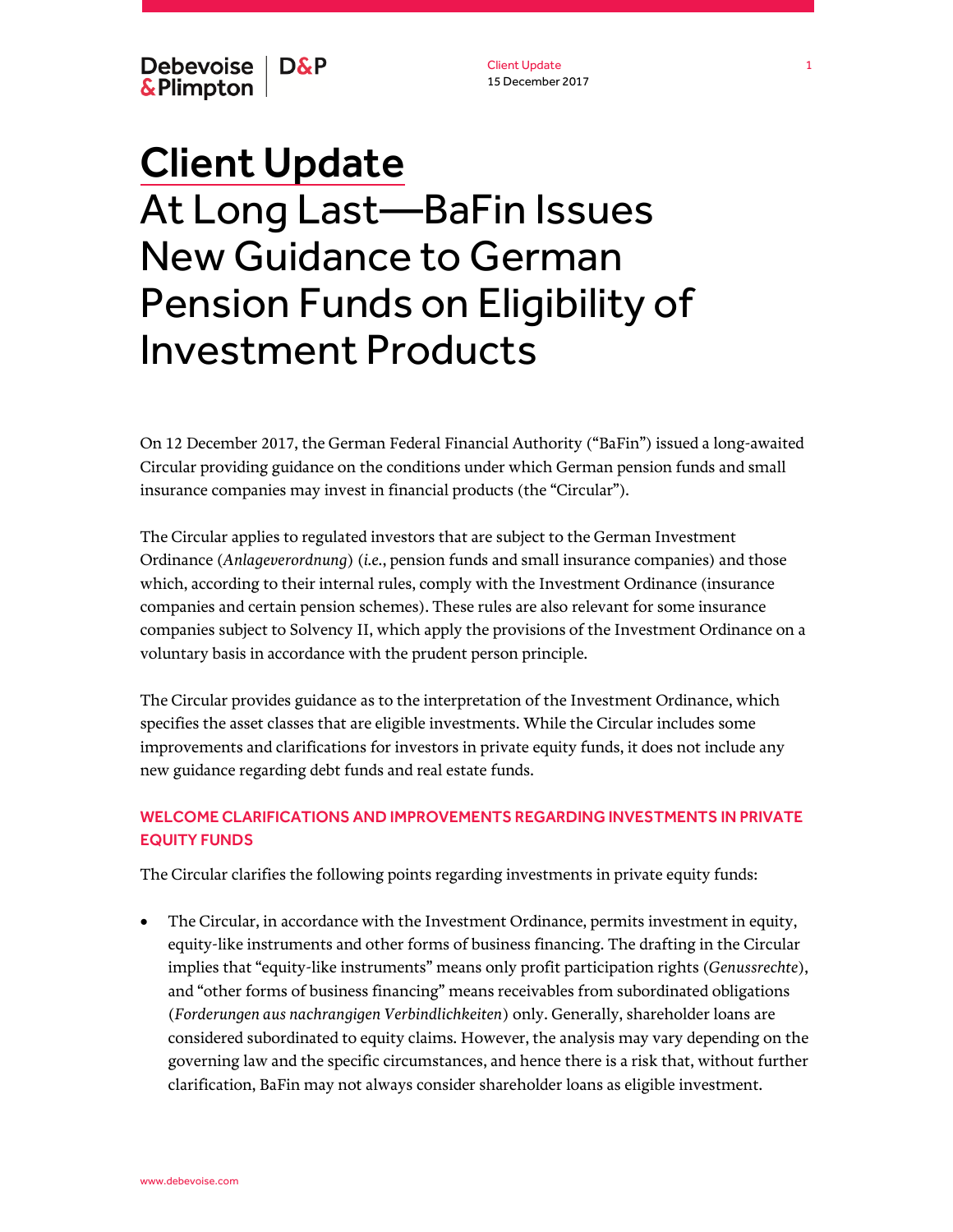## Debevoise | D&P **&Plimpton**

- Private equity funds are only permitted to invest in debt through holding a stake in companies that originate loans, hold such loans and actively monitor such loans.
- Previously, private equity funds were only eligible investments if their borrowing was shortterm and limited to 10% of the value of the fund. Both restrictions were problematic because the meaning "value of the fund" and "short term" was unclear. Very helpfully, those limitations have been removed, and borrowing at the fund level is now permitted for bridging capital calls. Unfortunately, uncertainty remains with respect to a fund of funds because BaFin has retained the 10% limitation and the short-term requirement there.
- German-regulated investors often invest through captive vehicles organized as German open-ended special funds. Under the prior draft Circular, German open-ended special funds were not allowed to invest in closed-ended funds, but the new Circular explicitly permits investment in closed-ended private equity funds that comply with the Investment Ordinance.
- According to the Investment Ordinance, private equity funds are only eligible investments if the fund and its manager have their respective seat in an EEA or OECD country. The Circular clarifies that the requirement to have an EEA or OECD seat does not apply at the level of the manager of the target fund in case of a fund-of-funds structures. However, it is still unclear whether the target fund itself is also released from the EEA or OECD seat requirement (although there are good arguments that the target funds should be released). In addition, the Circular does not clarify whether the manager of the target fund must be subject to investment supervision for investor protection purposes and to registration or authorization which is comparable to the German registration or authorization under the German Capital Investment Code.

### NO CHANGES TO CLOSED-ENDED REAL ESTATE FUNDS AND DEBT FUNDS

The new Circular does not include any major changes to the eligibility criteria that have been applied for closed-ended real estate funds and debt funds. In particular:

- Closed-ended real estate funds remain subject to the borrowing limitation of 60% of the market value of the real estate assets held by the fund. In addition, short-term borrowing is permitted up to 30% of the value of the fund.
- Private debt funds would typically fall within the alternative investment basket, which requires EEA seats for both the debt fund and its manager.
- If a regulated investor invests in a real estate or debt fund of funds, the target funds need to fully comply with the look-through requirements of the Investment Ordinance. This means that it is not possible to invest in such a fund of funds that invests in non-EU target funds.

\* \* \*